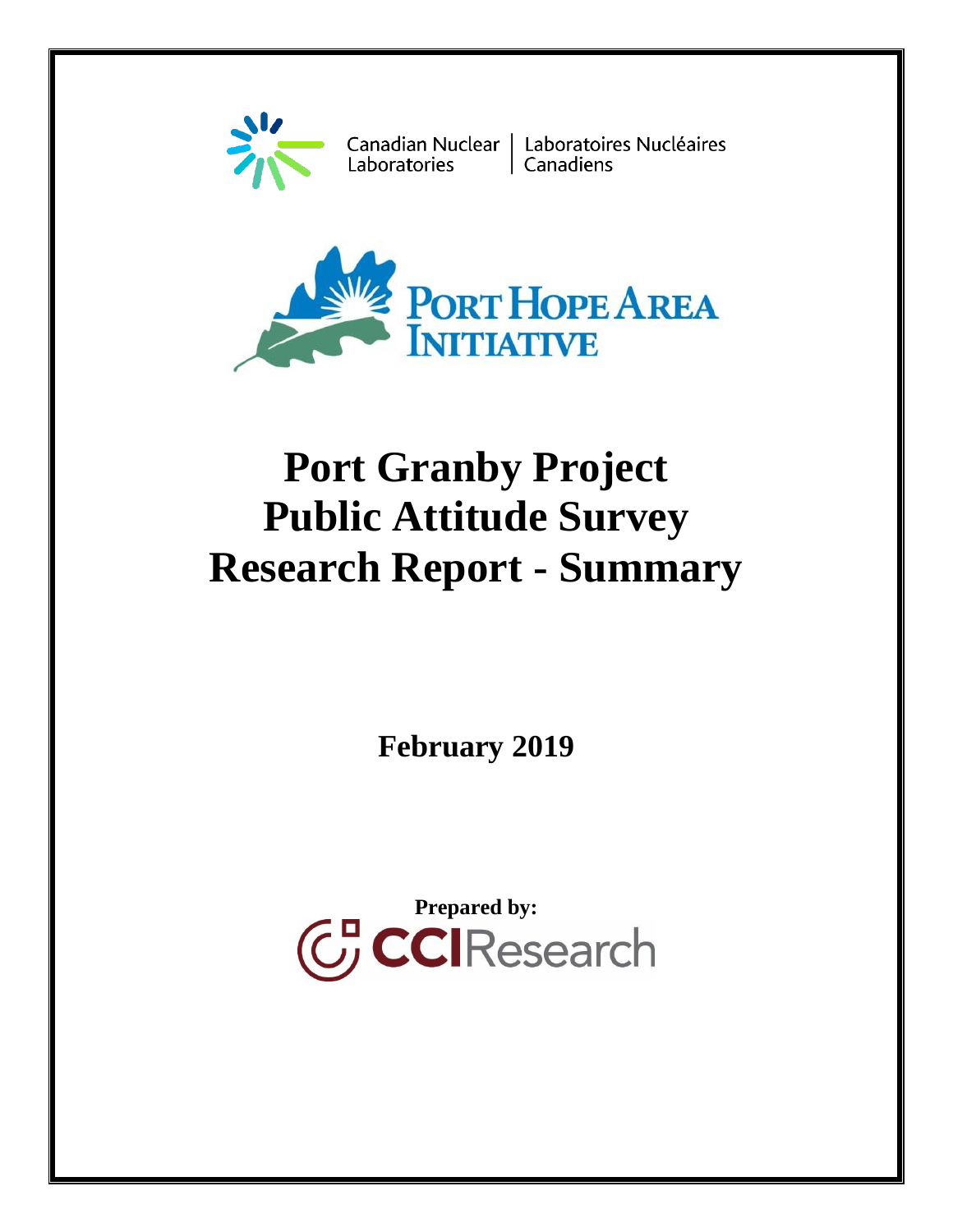# **Summary**

## **BACKGROUND AND METHODOLOGY**

As part of the Port Granby Project, periodic public attitude research is commissioned to monitor area residents' level of knowledge and awareness about historic low-level radioactive waste and the Port Hope Area Initiative (PHAI) projects, identify issues and concerns, determine the communication needs of the public, and provide data regarding public attitudes and preferences.

The most recent iteration of the Port Granby Project Public Attitude Survey in the Fall of 2018 was conducted by CCI Research Inc. (CCI Research) on behalf of Canadian Nuclear Laboratories (CNL). Survey packages containing an introduction letter explaining the project, a survey questionnaire booklet, and a postage-paid return envelope were mailed to approximately 600 area property owners in October, 2018. Respondents had the option of completing the questionnaire booklet and returning it by letter mail, completing the survey online, or calling CCI Research toll-free to complete their survey by telephone. Additionally, subsequent to the initial mailing, a reminder letter and a reminder postcard were mailed to all households encouraging homeowners to complete their questionnaire before the survey deadline in November. The deadline was then extended to the beginning of December and an additional reminder postcard was mailed out encouraging homeowners to submit their responses. In total, 117 respondents completed the survey: 86 questionnaire booklets were returned by mail, 29 were completed online, and two surveys were completed by telephone. The confidence interval for the Overall Port Granby sample is approximately +/-8.1%, 19 times out of 20.

CNL was particularly interested in examining survey responses from property owners within Zone 3, Clarington, as this is the area that contains the current and proposed historic lowlevel radioactive waste management sites. Therefore, survey findings are presented in this report for the Overall Port Granby sample, as well as separately by proximity, where "Close Zone" represents households within Zone 3, Clarington, and "Far Zone" represents households from all other geographical zones combined. In total, 22% of survey respondents were from the Close Zone, and the remaining 78% were from the Far Zone.

This report presents the findings for the 2018 Port Granby Project Public Attitude Survey, and where applicable, compares the results to those from similar previous studies conducted within the past 10 years, in 2016, 2014, and 2011.

# **KEY FINDINGS**

## **Satisfaction with Living in the Community**

Overall satisfaction with living in the community has remained high over time, with almost all respondents (98%) indicating they are "very satisfied" or "somewhat satisfied". Reported satisfaction was high throughout Port Granby, with no significant differences between the levels of satisfaction with living in the community for Close Zone and Far Zone respondents.

#### **Important Community Issues**

When asked about the most important issues facing the community in an open-ended format, the issues mentioned by the largest proportion of respondents were about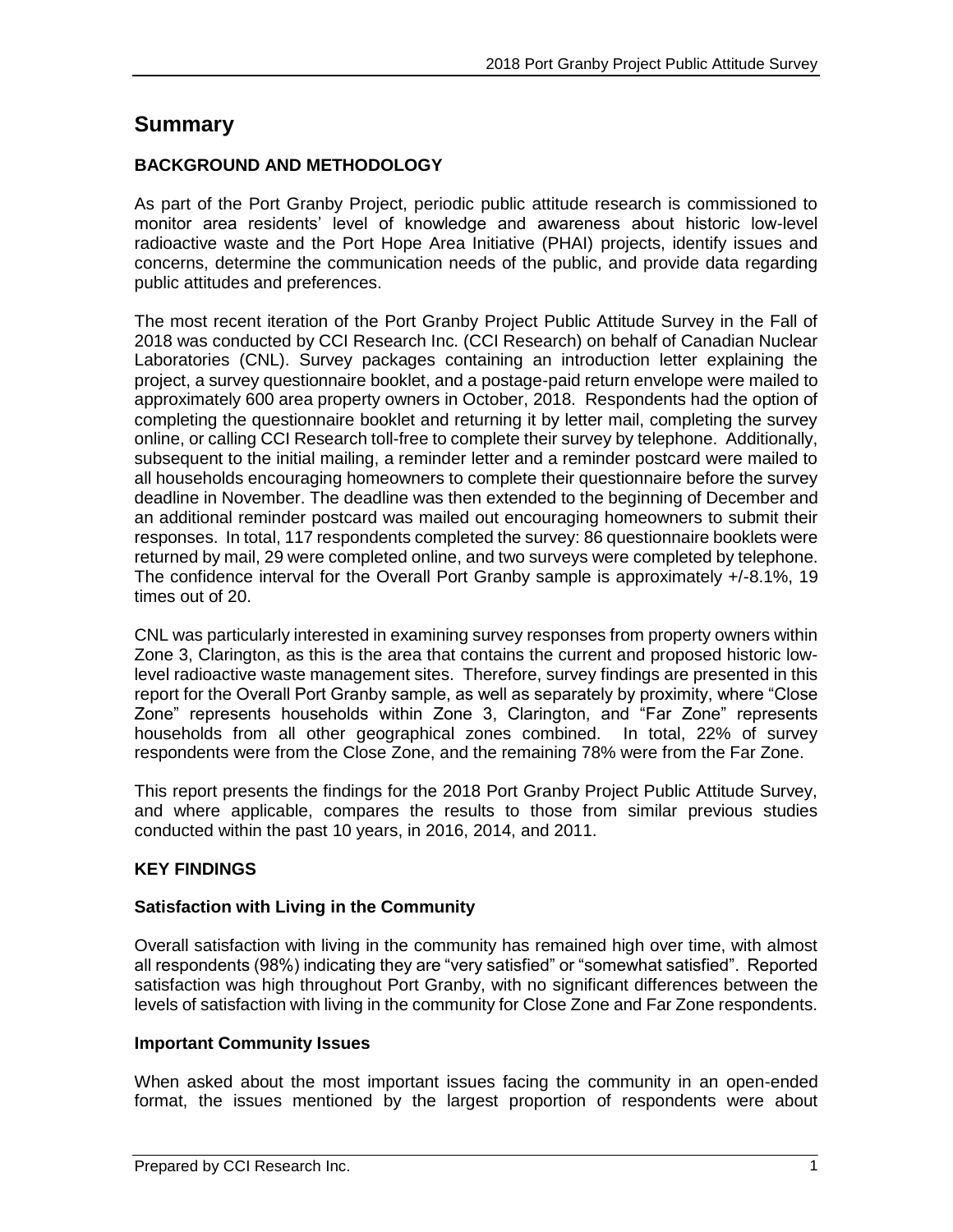"maintaining / lacking community services – police, schools, roads, transit" (20%). A greater proportion of respondents mentioned issues concerning community services on this survey than those who responded to previous surveys. Issues concerning the "Port Granby Project / relocation / moving waste / radioactive waste cleanup" were mentioned by 15% of respondents, making it the third most mentioned theme in 2018. A smaller proportion of respondents identified this theme on the current survey as compared to 2011 and 2014, although results are similar to those from 2016.

The area of concern identified by the largest proportion of respondents living in the Close Zone was "Port Granby Project / relocation/moving waste / radioactive waste cleanup" (35%); therefore, this was more likely to be mentioned by respondents in the Close Zone as compared to the Far Zone (35% vs. 9%).

#### **Awareness and Knowledge about Historic Low-Level Radioactive Waste in Area**

Most respondents indicated that they rarely think about living in a community with a historic low-level radioactive waste management facility; specifically, about three-quarters (77%) of respondents think about it "not very often" or "never," which is comparable to previous years.

Self-assessed knowledge about the presence of historic low-level radioactive waste in the community is similar to previous years, with 80% of respondents indicating that they are "very knowledgeable" or "somewhat knowledgeable" about this topic. Close Zone respondents in particular reported a high level of knowledge about the historic low-level radioactive waste (85%) and reported being "very knowledgeable" more often than Far Zone respondents (35% vs. 12%).

#### **Familiarity with the Port Granby Project**

The large majority of respondents have heard about the Port Granby Project (85%), the Port Hope Area Initiative (83%), and the new Port Granby long-term waste management facility (74%). Most respondents also had heard about the legacy Port Granby waste management facility (64%), however, a smaller proportion of respondents reported being aware of the legacy facility this year compared to 2014 and 2016. In addition, about threequarters of respondents (76%) Overall were aware that the new Port Granby long-term waste management facility is currently under construction. Self-reported knowledge about the PHAI and aspects of the Port Granby Project was similarly high among those from the Close and Far Zones.

#### **Confidence and Concerns Regarding the Port Granby Project**

About three-quarters (76%) of survey respondents Overall expressed confidence ("very confident" + "somewhat confident") that waste can be safely managed at the new long-term waste management facility. This represents an increase in confidence compared to previous surveys in 2011, 2014, and 2016.

When asked to volunteer what concerns they had about the long-term waste management facility, there were a wide range of diverse issues or concerns identified by respondents. The most common concerns were contamination of the environment (32%), managing / monitoring long-term effects (21%), and safety and security of the site (19%). Close Zone residents identified the same top three issues (but in a different order).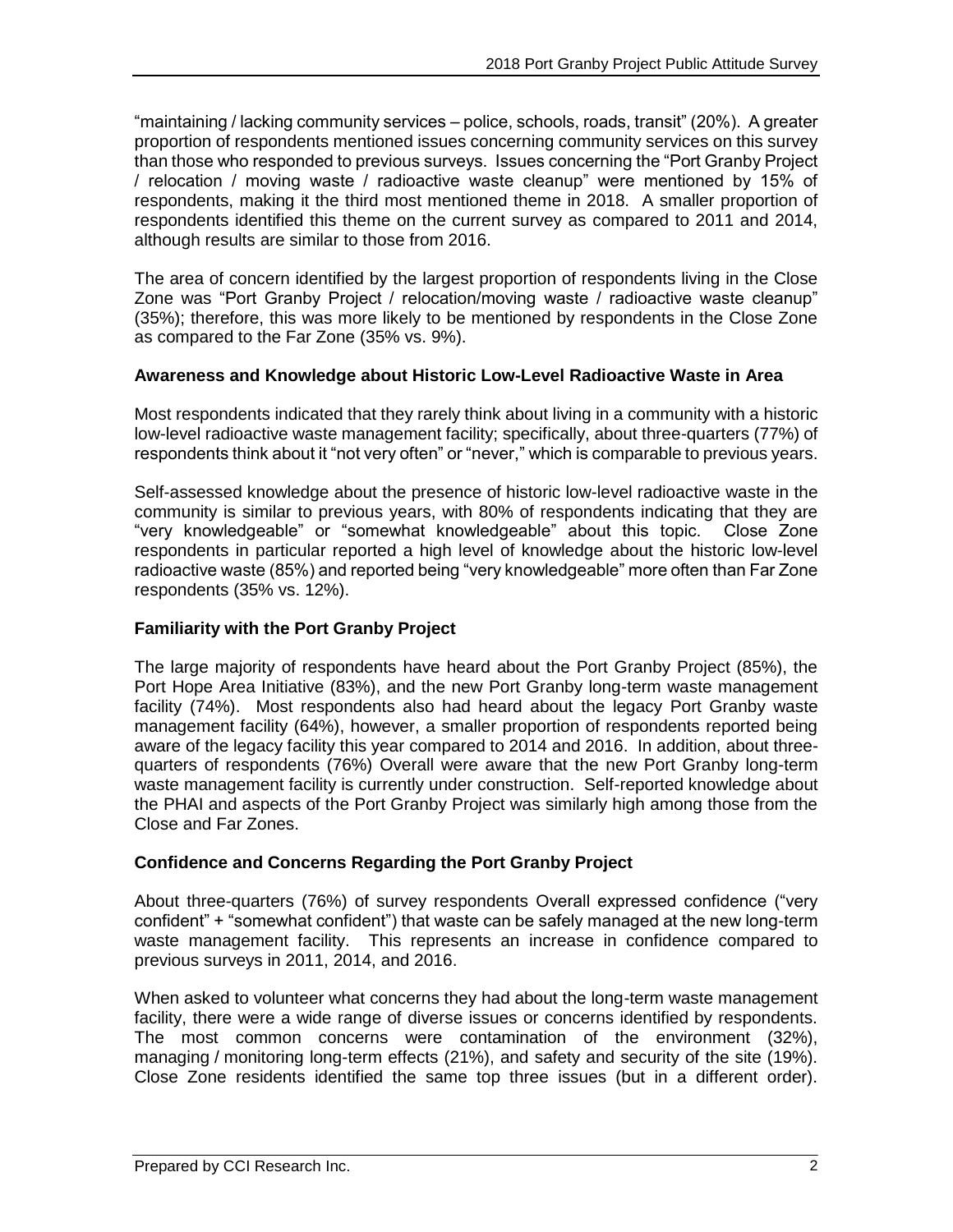Significantly more respondents from the Close Zone mentioned issues concerning the safety and security of the site compared to 2016.

When asked to specify what actions or decisions would make them more confident about the safety of the facility, the most commonly reported themes were to have long-term testing / monitoring (29%) and to better inform the public (24%). Additionally, Close Zone respondents were more likely than those in the Far Zone to identify long-term testing or monitoring as an action that would make them feel more confident about the safety of the facility.

When asked to identify the benefits of the Port Granby Project, the majority of the survey respondents (63%) identified one or more benefits to the project. The most commonly mentioned benefit was the cleanup and containment of the radioactive waste (40%), followed by a cleaner environment (13%), and improved health and safety in the community (11%). Additionally, no respondents reported that there was "no benefit" to the project. Similar responses were given by Close Zone respondents.

Almost two-thirds of respondents indicated that no one in their household had been directly affected by the Port Granby Project (63%). An additional 14% felt they had been negatively affected by the Project, and 6% indicated they had been positively affected. Respondents from the Close Zone were more likely than those from the Far Zone to report that they or someone in their household had been negatively affected by the Port Granby Project. The most commonly mentioned negative effect overall was decreasing property value.

Overall, the majority of survey respondents reported that they were confident ("very confident" + "somewhat confident") that the Port Granby Project can minimize potential impacts, specifically light pollution (79%), and the effects of noise (77%), traffic (75%), and dust (63%). Compared to 2014 and 2016, confidence in the Project's ability to minimize effects of noise, traffic, and dust has increased.

Additionally, almost two-thirds of respondents (64%) were confident ("very confident" + "somewhat confident") in the ability of the Port Granby Project to contain and treat contaminated groundwater and surface water at the Port Granby Project sites.

#### **Property Value Protection Program**

About half of the survey respondents (52%) reported that they owned property within the Property Value Protection (PVP) Program zone. However, only 28% Overall reported being "very familiar" or "somewhat familiar" with the PVP program. Respondents from the Close Zone were more likely than those from the Far Zone to indicate they were familiar with the PVP Program.

Only 25% of respondents indicated that they were confident overall ("very confident" + "somewhat confident") that the PVP Program will compensate for decrease of property value in 2018. This is a significant increase from the 2016 result (13%), but similar to the findings in 2011 (22%) and 2014 (20%).

## **Communications**

Independent qualified scientists were most often chosen as a source for receiving accurate and complete information about the Port Granby Project (46% first choice and 62% first,